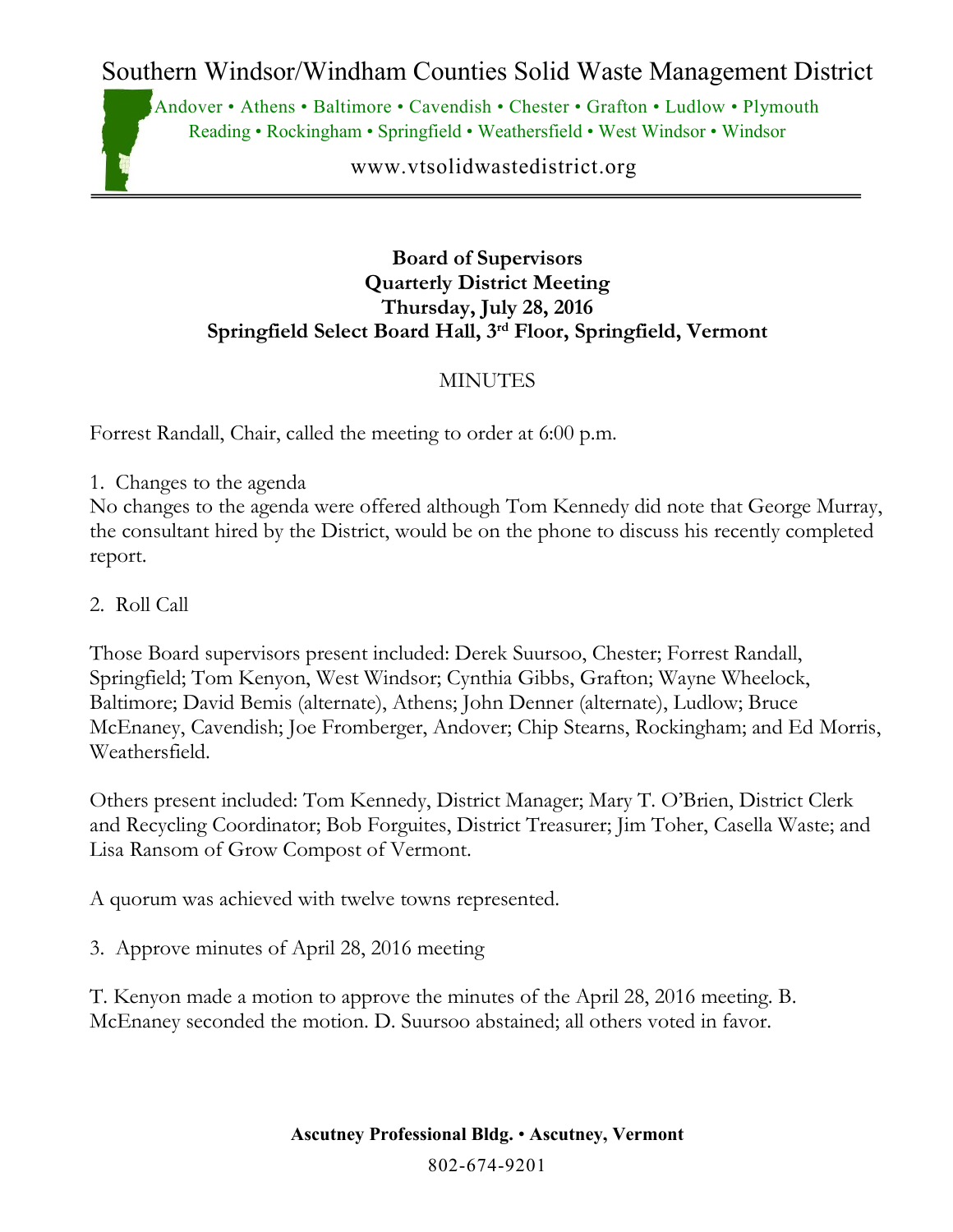SWWCSWMD July 28, 2016 minutes p. 2

4. Acceptance of May 2016 Treasurer's Report

B. Forguites explained various aspects of the Budget vs. Actual report. At the end of May, 92% of the way through the fiscal year, the District's income was at 81.8% and expenses were at 78.4%. Income was ahead of expenses by about \$2,800.00 but wouldn't stay that way because of expenses coming up in June, before year end. Also, there is presently a decrease of about \$25,000.00 in tipping fees and there won't be that much received in June to make up all of the decrease. However the Board's budget had anticipated a \$14,000.00 shortfall with a plan to use the reserve fund equity balance to make up that difference. On the Balance Sheet, cash is running higher than normal but that will change by the end of June.

J. Fromberger made a motion to accept the May 2016 Treasurer's Report as presented. D. Suursoo seconded the motion. All voted in favor.

5. Discussion of composting programs provided by Casella

T. Kennedy explained that due to the requirements of Act 148 Universal Recycling, institutions now have to divert food waste. The Executive Committee knows that the District cannot create a composting facility; Casella and Grow Compost of Vermont came to the meeting to discuss their plans to divert food waste in the SWWC District. J. Toher explained the desirability of creating a hub of businesses to make a food waste pickup route feasible. He noted that it is a volume-generated business. Casella has created an ORF (organics recycling facility) to create a slurry from food scraps to feed an anaerobic digester which in turn generates electricity. L. Ransom talked about the multi-tier nature of her business: food scraps into compost; food scraps sent to an anaerobic digester; and food rescue. Grow Compost goes into schools, businesses, prisons, and hospitals to train people to divert food scraps "cleanly." Her company supplies 48-gallon totes that are exchanged weekly with clean totes. Only food scraps are accepted – no compostable flatware or cups, etc. Presently, Grow Compost works in central Vermont but is planning to expand. The business will take used vegetable oil but not grease trap residue. Vegetable oil should be kept in a separate container. Casella and Grow Compost will do consolidated billing.

J. Toher talked about recyclables being at the whim of the commodities market. Cardboard is coming back up in price but some recycled paper mills are closing down. Glass is a negative contributor to the ACR, so if it's pulled out, the ACR will increase.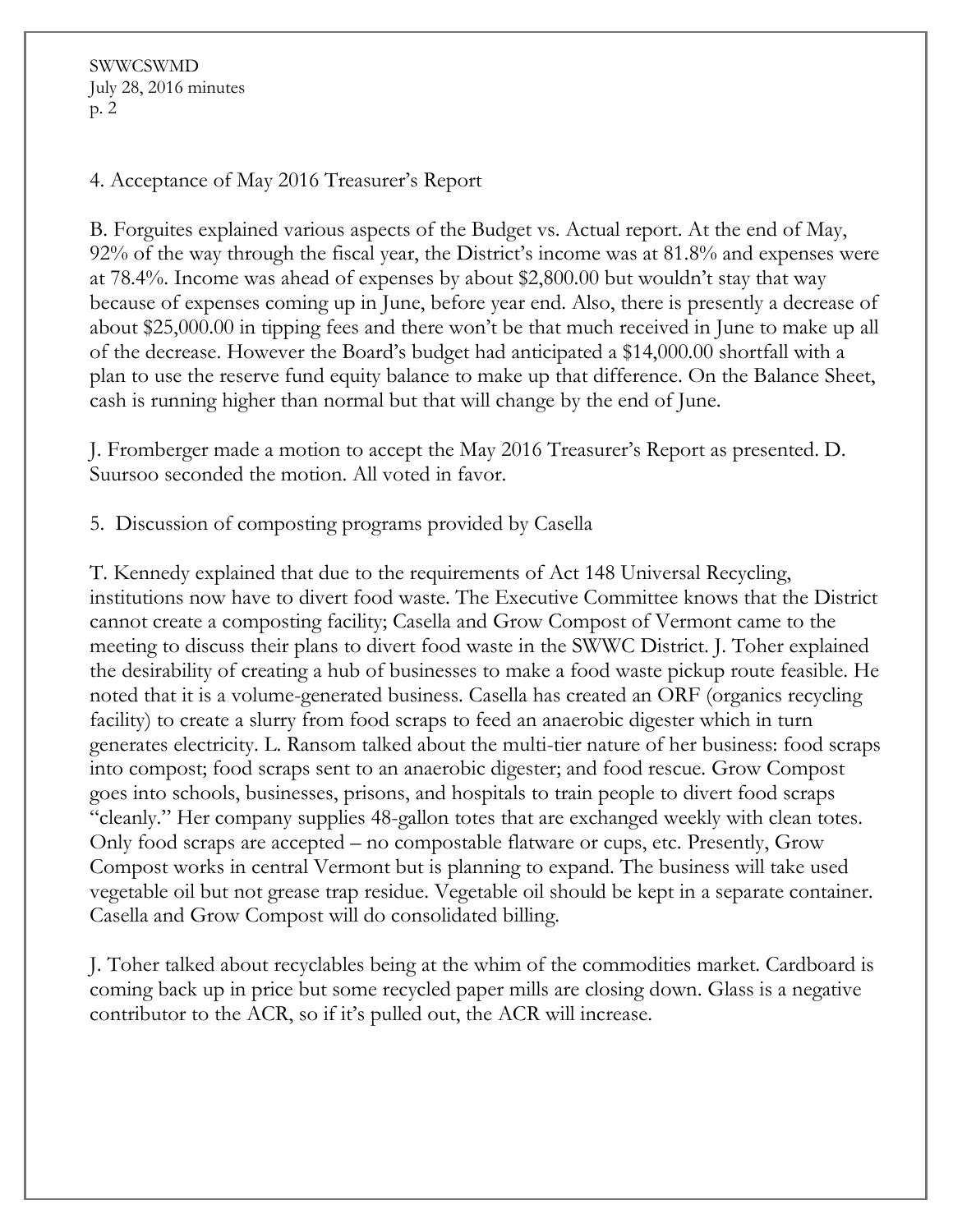## Southern Windsor/Windham Counties Solid Waste Management District

Andover • Athens • Baltimore • Cavendish • Chester • Grafton • Ludlow • Plymouth Reading • Rockingham • Springfield • Weathersfield • West Windsor • Windsor

www.vtsolidwastedistrict.org

SWWCSWMD July 28, 2016 minutes p. 3

6. Discussion of Transfer Station Infrastructure Report by George Murray

G. Murray was on the phone; he discussed various aspects of the Report. Weathersfield and Rockingham depend on the Windham Solid Waste District (WSWD) for transportation and processing of their recyclables but WSWD has had financial and service issues and is getting pressure to go to a single-stream system. Cavendish has gone single-stream. G. Murray suggested that the District and Town of Springfield use crushed glass under a concrete slab like Brattleboro did as a demonstration project. Brattleboro's crushed glass is used by concrete contractors for the most part. In Putney, crushed glass has been used instead of sand under sewer and water lines.

G. Murray talked about Springfield's system of weighing every bag of trash and how that could lead to workman compensation cases for repetitive motion injuries. He noted that fees charged are inadequate across the state to cover the true cost of disposal and that revenues are not covering everything that they used to cover. He thinks that WSWD will stop taking dualstream recycling in the six months, so the District meet with WSWD to determine what their plan is so that Rockingham and Weathersfield don't suddenly find themselves without a place to ship recyclables (as they did when WSWD decided to stop accepting #3-#7 plastics). J. Fromberger stated that the Report will only be useful if the District does something.

G. Murray suggested that the bidding process for the MSW contract start earlier, adding the recyclables component. Lebanon landfill now takes organics but accepting it from a larger area is unknown. For crushed glass, finding an outlet is key. T. Kennedy said that the District is going out to bid in January with a request-for-proposals (RFP) and will see if someone will bid on collecting recyclables. T. Kennedy and the Executive Committee will meet with town managers to discuss the Report and also what WSWD is going to do. B. Forguites agreed with D. Suursoo that the Report doesn't say anything that we didn't already know but that it is good to have it in a report format.